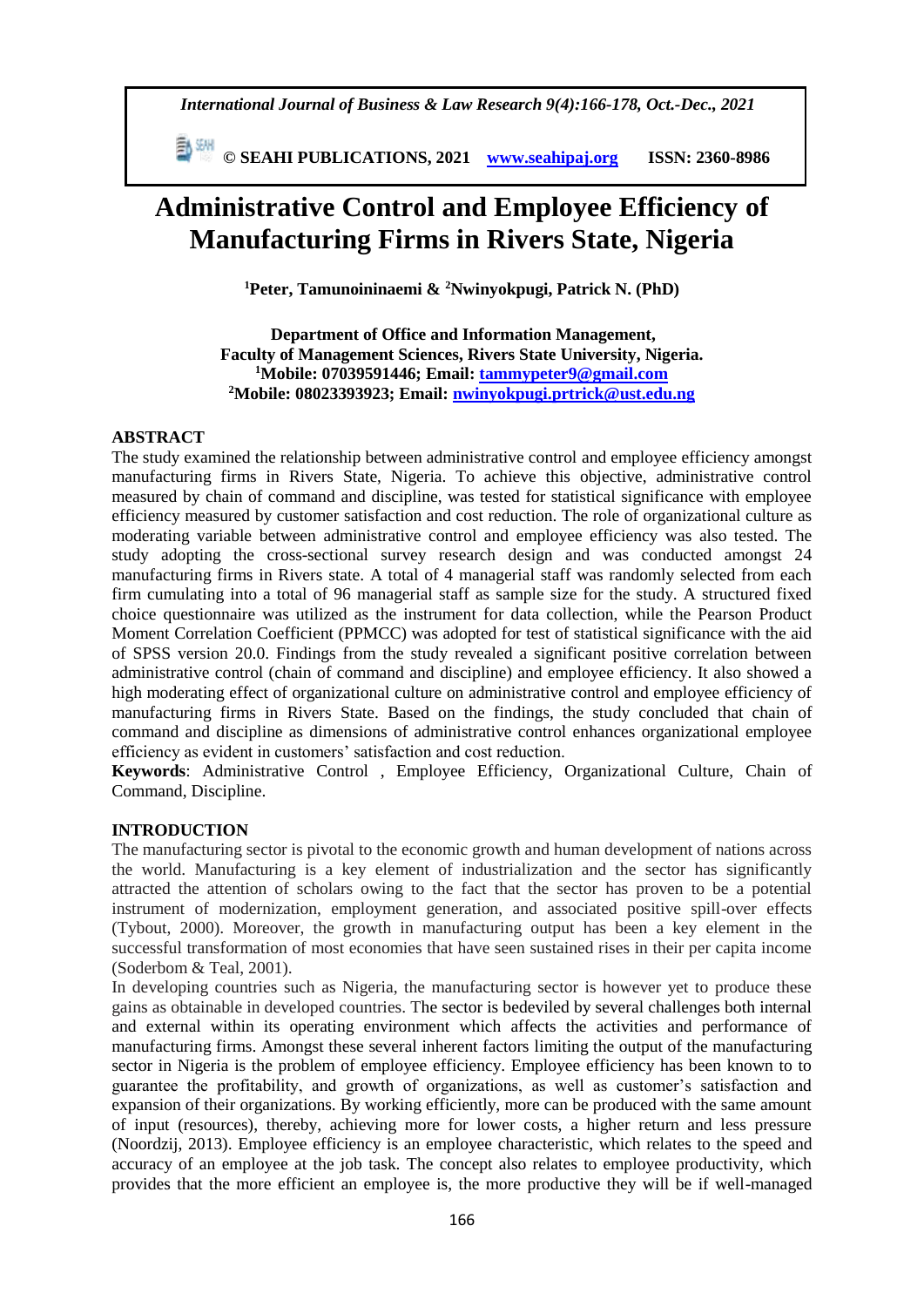(Fandom, 2017). Moreover, the efficiency of employees is considered as the main indicator in distinguishing between successful and unsuccessful organizations based on the discipline and determination of its human resources functions, which are considered as integral part of an organization. It has been proven that organizations that compete in the form of providing human resources in both quantity and quality have increased their efficiency. The outputs of two competing organizations may be different even though they may be similar in their financial assets as well as information and technological resources due to the differences in the performance of their human resources (Balel & Abu-Sen, 2016 cited in Ganahreh, Bello, & Abdullah, 2018).

In addressing the issue of employee efficiency in organizations, several pathways have offered by scholars ranging from performance management, job satisfaction, motivation, leadership styles, remuneration, teamwork, reward systems, monetary incentives, non-monetary incentives and moral incentives to solve the problems of employee efficiency, yet employee efficiency remains an enduring issue of concern in Nigerian organizations especially in the manufacturing sector. It is in view of these, that this study seeks to address the issue of employee efficiency through administrative control amongst manufacturing firms in Rivers state. Administrative control is adopted for this study because of the fundamental roles that employees play in the organizations. The administrative control system is aimed at checking on the optimal and proper utilization of resources towards achieving the goals of the organization (Bahi, 2013).

It is imperative to note that administrative control is mostly practiced at all levels of management because for any challenge or inefficiency hindering the organizational performance, it is thus rectified through administrative control for its significant contribution towards effective employees' efficiency of the organization. The success of the employee efficiency in an organization may be directly linked to the good use of available resources and policy development, management and efficiency of employees, which are objectives to be achieved, and all these can be actualized through effective administrative control system in organization. A good administrative system enables the organization to face the problems and the hassles based on the significant functions and administrative processes such as planning, directing, and organizational control that the organization employs. These factors facilitate the organization towards achieving its objectives and ensure attaining efficiency and adoption of an organization competent to face competition, (Bloom, 2013).

It is against this backdrop that this study examined the relationship between administrative control and employee efficiency in selected manufacturing firms in Rivers State. Based on the foregoing, the concept administrative control is measured by two indicators namely chain of command and discipline, while the concept employee efficiency is measured by task accomplishment and product quality.

# **Objectives of the Study**

Specifically, the study is guided by the following research objectives:

- i. Examine the relationship between chain of command and employee efficiency in the selected manufacturing firms in Rivers State, Nigeria
- ii. Examine the relationship between discipline and employee efficiency in the selected manufacturing firms in Rivers State, Nigeria
- iii. Examine how organizational culture moderates the relationship between administrative control and employee efficiency in manufacturing firms in Rivers State, Nigeria

# **Research Hypothesis**

The study is guided by the following research hypothesis:

- Ho1: There is no significant relationship between chain of command and employee efficiency of manufacturing firms in Rivers State, Nigeria.
- Ho2: There is no significant relationship between discipline and employee efficiency of manufacturing firms in Rivers State, Nigeria.

Ho3: Organizational culture does not significantly moderate the relationship between administrative control and employee efficiency of manufacturing firms in Rivers State, Nigeria.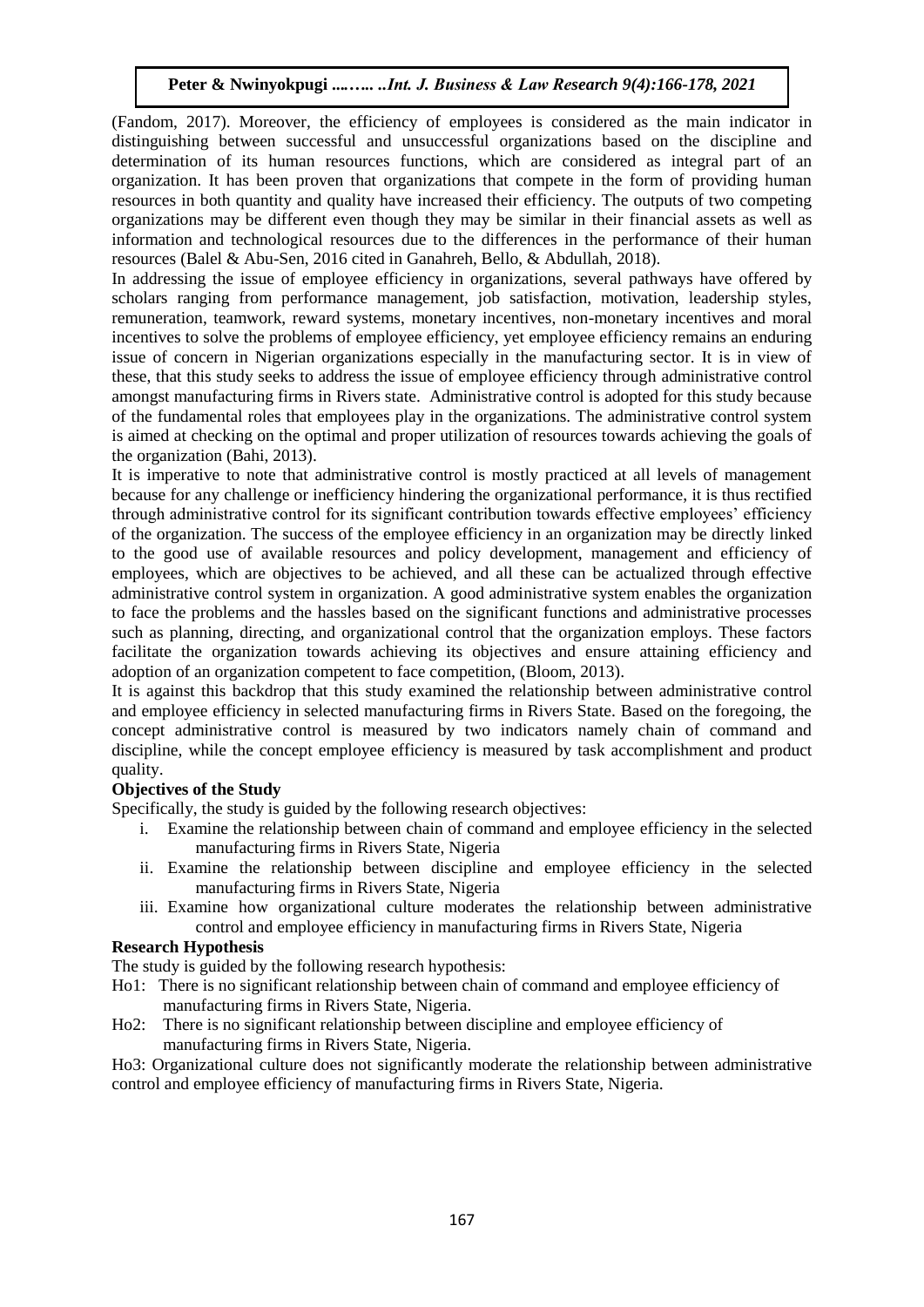#### **Review of Related Literature**

The review of related literature addresses the key research objectives and these are presented within the following thematic considerations:

#### **i. Chain of Command and Employee Efficiency**

An organizational structure, "chain of command" refers to a company's hierarchy of reporting relationships, from the bottom to the top of an organization, who must answer to whom. The chain of command not only establishes accountability, it lays out a company's lines of authority and decisionmaking power. A proper chain of command ensures that every task, job position and department have one person assuming responsibility for performance. Principles of management play a big role in every organization. The styles of management and the principles adopted by managers seem to largely depend on the kinds of leaders or managers' organization has. The management process of planning, organizing directing and controlling, which leads to realization of organizational vision and mission are dependent on the management principles of managers. More so, leadership has been claimed as an important factor which has a significant influence on the performance of organizations, managers, and employees around the world. The success of the organization is anchored on the efficiency of the leader to uplift and improve individual performance.

The classical management theory pioneered by Henri Fayol is often described as the 'father' of modern management. The basic components of management which are planning, organizing, commanding, coordinating, and controlling enunciated by Henri Fayol from the 14 principles of management was established to have been founded on experience and observation of what is greatly applicable in the organization with which he is familiar with. With this, he is considered to be a significant influence to the formation of classical and administrative management principles even today. As organization grow the complexity of work increases and for efficient performance, employees need to take order from one person as to avoid confusion in the goal achievement. Several studies including that of Oyetunde and Oladejo (2012), which was centered on communication approach and firms' performance in Nigerian Bottling Company (CocaCola), Ilorin Nigeria established a positive relationship between communication approach and efficient performance of the company. The study recommended amongst others recommended that (i) more clarity of ideas before attempting to communicate as communication messages that are precise and are of short run often possess long run importance; (ii) all stakeholders should be encourage to be good listeners; (iii) immediate actions must be accompanied and accomplished with communication; and lastly (iv) communication that would be effective require a follow up and effective feedback mechanism process.

#### **ii. Discipline and Employee Efficiency**

Discipline is one strategy that management use to enforce standard of behaviours amongst the organization's employees. The human element of the organization is one very critical productive asset that needs special management attention. A rationally organized social structure involves clearly defined patterns of activity and discipline, which must be functionally related to the purpose of the organization. Organizational leaders are familiar with the complexities that are innate in handling the social structure. Issues that likely arise from the inability to organize the social elements include industrial conflicts, disorder and failure in organizational goal attainment. Ensuring a sound relationship between the management and employees depends upon how it is regulated by management. One of the conditions for maintaining such relationship is that employees should uphold a particular performance and behavioral standards (Jegadeesan, 2008). Should the employees/workers do not comply with these standards, it is assumed that disciplinary measures are enforced to ensure conformity. Standards of conduct must be maintained but they must be realistic so as to contribute to the proper functioning of the workplace. It is believed that the most unpleasant role of an organizational leader is to institute a disciplinary action to an erring worker/employee, (Franklin & Pagan, 2006). Although the goal is to modify the employees' undesirable behaviors, their decisions are often subjected to opposing personal interpretations.

Discipline entails a process of learning and one of the positive contributions which discipline can make in our lives is that it brings about knowledge that is cumulative; knowledge that maintains and knowledge that restructures society when applied. The primary purpose of discipline is to teach responsibility rather than to evoke obedience. This means consistently helping employees/workers to understand that life involves choices and consequences. Discipline in the organization consists of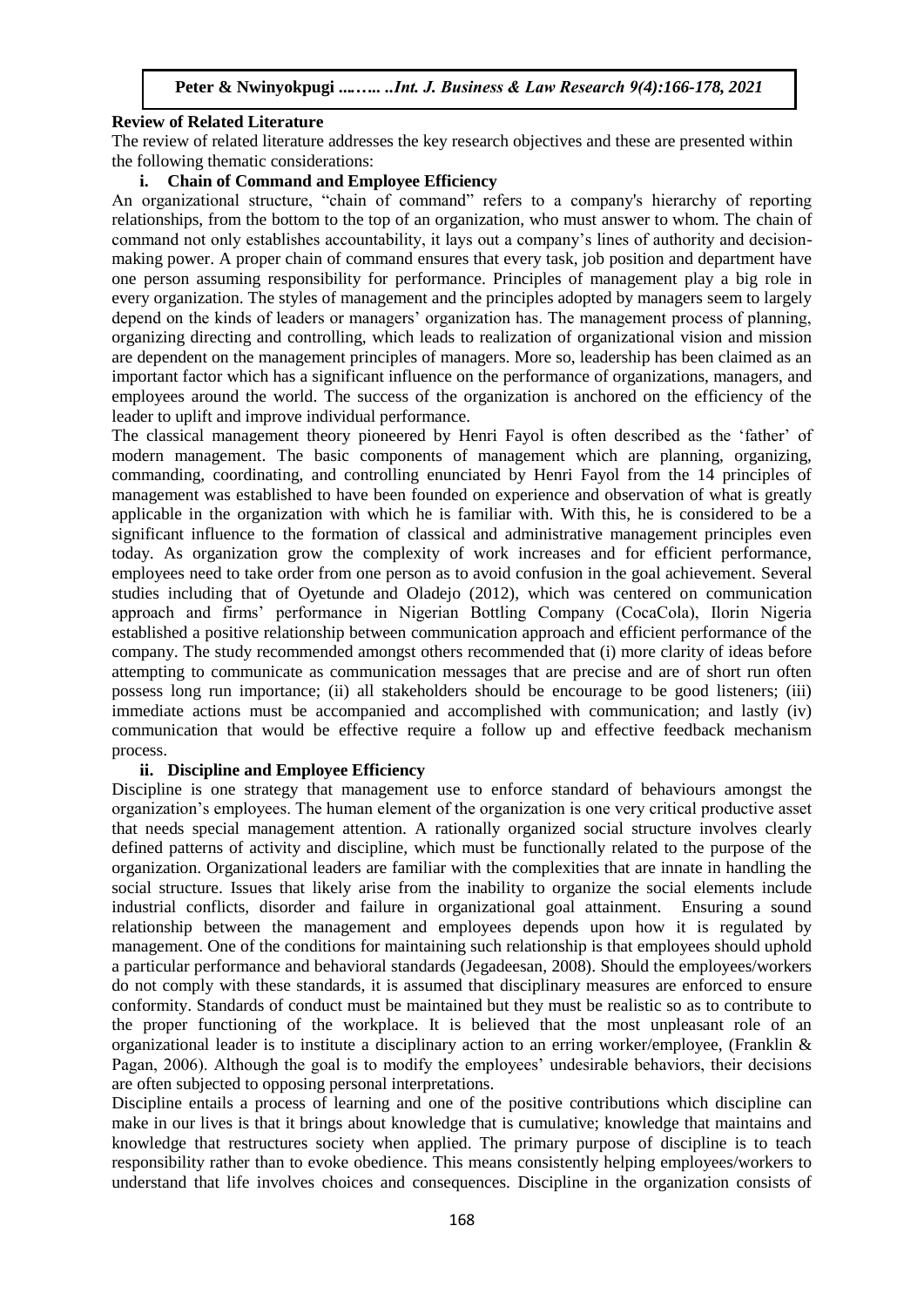setting clearly defined limits for employees/workers. The vast majority of workers in crises often claim to not clearly understand organization's limit, because most of them come from places where discipline was not consistent. Employees/workers discipline for undesirable behaviours only tells them what not to do and does not tell them what behaviors are preferred.

The occurrence of organizational misbehaviours is dependent on the opinions of employees/workers towards the organization. When employees/workers believe that their organization is fair, it is unlikely that they will be involved in misconducts, (De Schrijver, Delbeke, Maesschalck, & Pleysier, 2010). Discipline is an action that must be constantly exercised to rehabilitate employees'/workers' misbehaviour due to violation of work policy and standards. Disciplinary guidelines are used for maintaining the work standard that must be imparted to employees through proper communication. According to Franklin and Pagan (2006) culture is an influential factor in making disciplinary decisions. Therefore, management of organizations need to ensure that discipline is a measure thing that they need to implement in the organization to enhanced success and avoid misbehaviour in the organization.

Discipline hence is an action that must be constantly exercised to rehabilitate employees' misbehaviour due to violation of work policy and standards. Disciplinary guidelines are used for maintaining the work standard that must be imparted to employees through proper communication. Atwater, Waldman, Carey, and Cartier (2001) in their study on recipients and observers of disciplinary process, argued that employees may lose respect for the one who instituted the discipline, following development of negative attitudes towards the organization as a result of application of disciplinary measures. They also have the tendency to regard the experience as unfair, when it is used for informal rather than to formal rule violations. In a separate by Rollinson, Handley, Hook and Foot (2007) on disciplinary experience and its effects on behaviour, it was reported that half of those formally disciplined will internalize the rules and the other half have the inclinations of breaking the rules. These behaviors were said to be caused by first; conditioning by punishment' paradigm, where punishment stimuli is ineffective in influencing the behaviour. The second cause is attributed to the managerial styles that have created impressions of motives of retaliation on the disciplined person.

Nwinyokpugi and Robbinson (2019), conducted a study on discipline management strategies and compliance success of civil servants from selected ministries in Rivers State. Findings showed significant relationship between discipline management strategies and compliance success in civil service sector in Rivers State.

Ajumogobia (2007) in a seminar presentation assert that discipline in the work place does not mean strict and technical observance of rules and regulations for the survival of the organizational system. Rather, it implies a situation where workers are expected to cooperate and behave in a normal and orderly way, as any reasonable person would expect an employee to do. This has become imperative since the goal of every organization or establishment is to enhance workers' satisfaction that would lead to higher productivity and profitability. This can only be realized where there are sets of rules and regulations that would govern the conduct of people at work. The absence of these rules and regulations will lead to anarchy, workers dissatisfaction which is antithetical to the basic principles that informed the establishment of such an organization in the first place. Workers who display unethical behaviour are capable of infesting others with bad morals, thereby compromising the efficiency of organizational resources. Based on the foregoing, the studies reviewed have shown that discipline and management strategies enhance sustainability and employee efficiency.

#### **iii**. **Moderating Influence of Organizational Culture on administrative control Employee Efficiency**

The concept of organizational culture first emerged in the 1970s & 1980s and soon became one of the most influential but also most controversial concepts in management research and practice (Jarnagin & Slocum, 2007). The concept has been interpreted very differently and there is lack of consensus regarding a common definition of the term. Culture theorist have suggested a variety of definitions, ranging from notions of accepted behavioural rules, norms and rituals to shared valued, ideologies and beliefs and at an underlying level, shared patterns of meaning or understanding. One frequently cited definition is Schein's (2004) above mention mentioned typology of culture, as it extends through and includes various dimensions. Despite the variety of interpretations and cultured dimensions, a number of common themes and similarities can be identified in organizational culture research.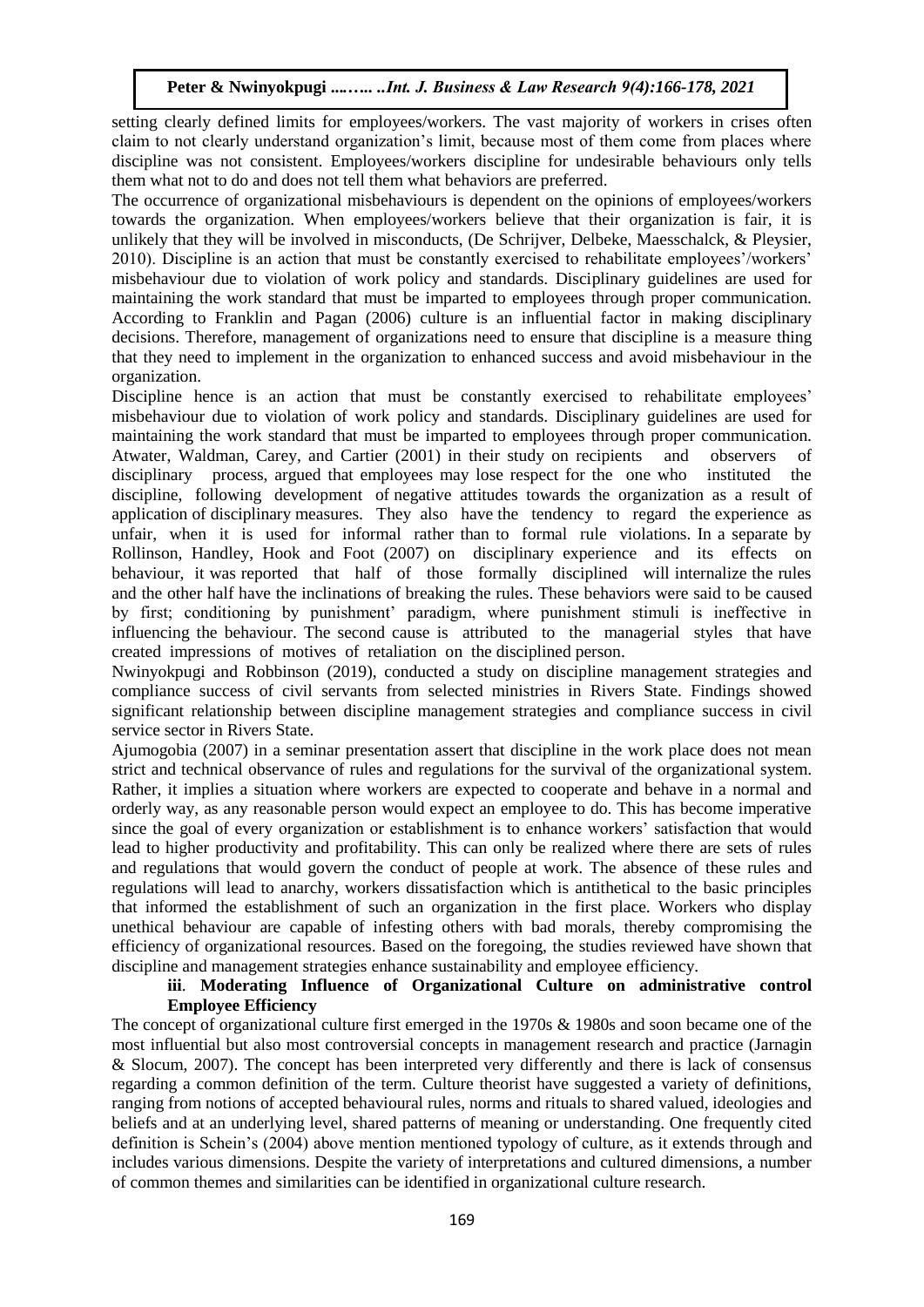First, concepts used to identify and defined organizational culture tend to overlap between studies; consequently, several scholars have attempted to defined framework to categorize important dimensions and to provide a conceptual foundation for the study organizational culture. Second, values, ideologies and beliefs are considered to be particularly important for understanding an organization's culture and have been viewed as a reliable representation. The assessment and measurement of organizational culture has therefore, typically focused on organizational values. A third and important aspect of cultural research has been the role of an organization's culture (and its underlying values and ideology of management) in hindering or fostering the implementation of managerial innovations (e.g., reengineering, total quality management) or technological innovation (e.g., flexible manufacturing technologies, enterprise resource planning system). Organizational culture is often cited as the primary reason for the failure of implementing organizational change programs. Researchers have suggested that while the tools, techniques and change strategies may be present, failure occurs because the fundamental culture of the organization remains the same. A number of studies have provided empirical support for these claims (Jarnagin & Slocum, 2007). There findings suggest that the successful implementation of culture change for corporate sustainability might be largely dependent on the values and ideological underpinnings of an organization's culture, and that these in turn affect how corporate sustainability is implemented and the types of outcomes that can be observed.

In order to understand the full complexity of organizational culture, a number of researchers made attempts to recognize and examine the components of the organizational culture. One of the inseparable components of organizational culture is the values that are shared and held by the individuals of an organization. Importance of organizational culture to the success of the organization has been stressed by numerous researchers. For instance, it is a known fact that corporate culture can determine the success of the organization, in other words, good companies are distinguished from bad ones based on their corporate cultures. More so, successfully managed companies usually have distinctive cultures based on which they are responsible for successful implementation of their strategies. Each organization has its unique culture that has powerful influence in the employees of the organization and the management team and therefore, it can be one of the most effective means of improving the overall performance of the organization.

Although it is something intangible, it plays a significant role in shaping the success of the organization and has great influence on the employees. It is difficult to say that the organizational culture guarantees the success of the business but the business with strong corporate culture always has more chances to become successful than their competitors. The importance of the organizational culture is also highlighted by Schein (2004) who stated that, the culture can serve as strength as well as weakness to the organization. For instance, if it serves as strength then it facilitates communication among the members of the organization, facilitates the process of decision making and control and creates commitment and cooperation within the organization. On the other hand, when there are many subcultures exist in an organization and only few values and behavioural norms are shared across the organization and the traditions are rare. In organizations that are characterized with these traits the employees are more likely salary earners rather than being members of the organization and therefore, they have less commitment and responsibility in their performance. The elements of the organization that have weak corporate culture include: bureaucracy instead of entrepreneurship and creativity, unwillingness to adapt best practices from outside of the organization, politicized organizational environment and hostility to change. In addition to that, it is important for the organization to recognize the fact that the organizations do not improve in a vacuum environment and they need human interaction to support the improvement and development which can be achieved only by following the effectively accepted and equally shared values by each individual members of an organization.

#### **RESEARCH METHODS**

The study adopted the correlational research design which measures the relationship between two variables without the researcher controlling either of them. The study was conducted amongst 90 employees randomly selected across 24 registered manufacturing firms operating in Rivers state. The fixed-choice questionnaire was used as the instrument of data collection. The simple percentage statistics and frequency tables was used to analyze the socio-demographic and univariate data while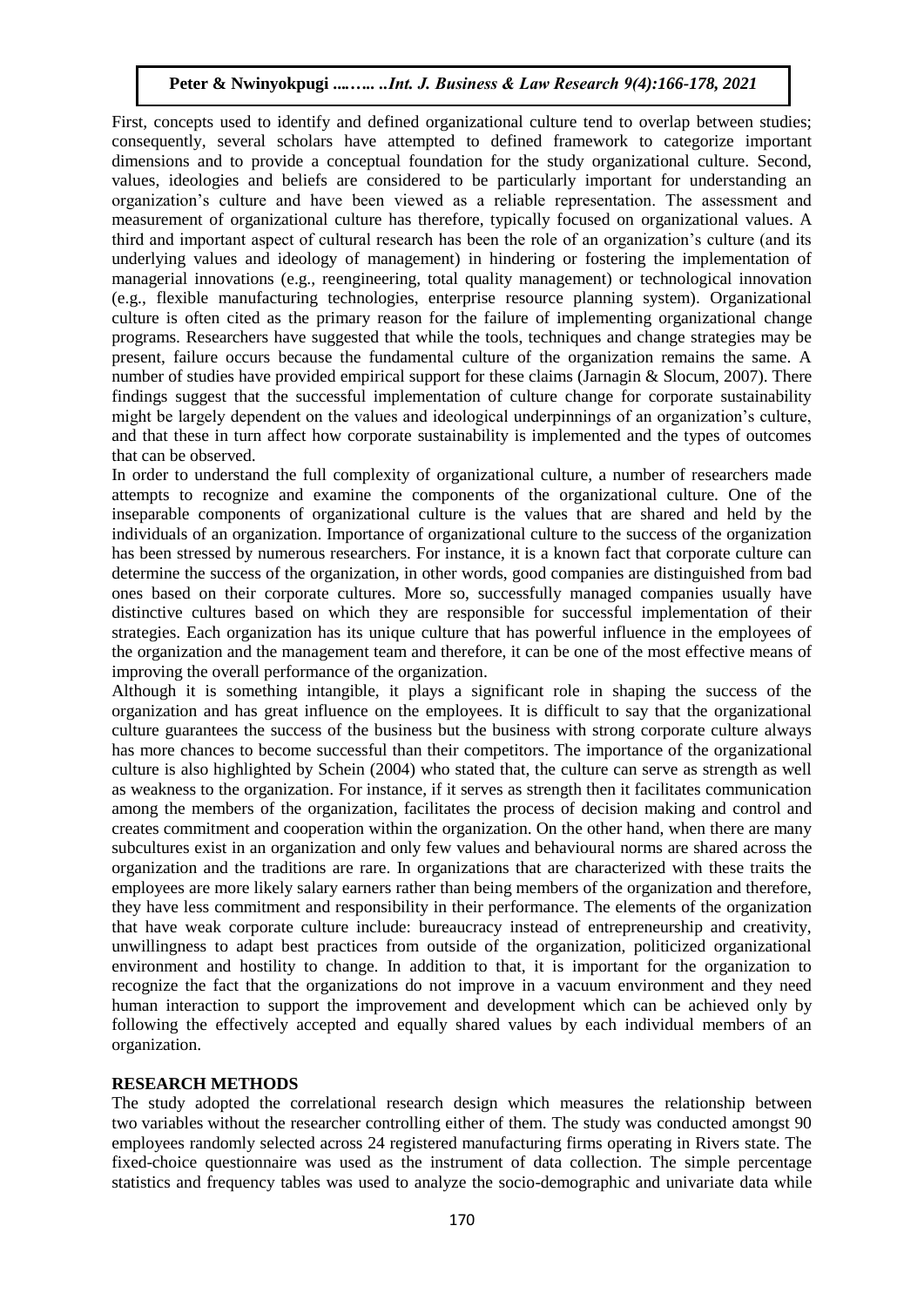the Pearson Product Moment Correlation Coefficient Statistics formula which measures the strength and direction of relationship between variables was utilized to test the research hypothesis.

#### **RESULTS**

### **Socio-Demographic Characteristics of Respondents**

The demographic analysis used frequency and percentage in the distribution of the demographic characteristics of the sample employed for this study. These characteristics include; age, gender, marital status, and qualification. Table 1 presents the demographic characteristics of the respondents. The data showed that, the male respondent has a frequency of 75 and a percentage of 83%, while the female respondent has a frequency of 15 and a percentage of 17%. This is an indication that, the manufacturing companies in Rivers State is dominated with Male employees than the female respondents in the target organizations. The age distribution showed that, the respondent between the ages of  $40 - 54$  years have the highest frequency with the percentage of  $44\%$ , the second highest frequency is the age above 54 years. While the ages of  $25 - 39$  year, occupy the third position with a frequency of 20 and percentage of 22%, followed with ages below 25 years as the lowest with the frequency of 5 and percentage of 6%. This is an indication that, the management level of selected organization has more persons within the ages of  $40 - 54$  years and above  $54$  years in the decisionmaking level of the organization, hence, the organization is classified as mature organization. The marital status of respondents in the management level of the selected manufacturing companies in Port Harcourt is higher than those who are single. The table revealed those who are married are 85 respondents constituting 94% of the sample, while those who are single are only 5 constituting 6% of the respondents. This is an indication that, there are more married employees in the study target organization.

|    | Variables                 | Frequencies | Percentage |
|----|---------------------------|-------------|------------|
|    | 1. Gender                 | 90          | 100%       |
|    | <b>Male</b>               | 75          | 83         |
|    | <b>Female</b>             | 15          | 17         |
| 2. | Age                       | 90          | 100%       |
|    | <b>Below 25</b>           | 5           | 6          |
|    | $25 - 39$                 | 20          | 22         |
|    | $40 - 54$                 | 40          | 44         |
|    | Above 55                  | 25          | 28         |
|    | 3. Marital Status         | 90          | 100%       |
|    | Single                    | 5           | 6          |
|    | Married                   | 85          | 94         |
| 4. | <b>Educational Status</b> | 90          | 100%       |
|    | <b>BSc</b>                | 5           | 6          |
|    | <b>PGD</b>                | 10          | 11         |
|    | MSc.                      | 30          | 33         |
|    | <b>MBA</b>                | 45          | 50         |

**Table 1: Socio-Demographic Characteristics of Respondents**

*Source: Research Data 2021 (SPSS output version 20.0)*

The educational qualification distribution revealed that MBA holders have the highest frequency of 45 constituting 50% of the respondents. This is followed by the M.Sc. holders with a frequency of 30 constituting 33% of the respondents while those with B.Sc., and PGD constitute only 5(6%), and 10 (11%) respectively. This is an indication that, the employees of the selected manufacturing companies are literate.

#### **Analysis on Administrative Control**

The research instrument adopted four-point Likert Scale in our questionnaires, having response categories in the order of VHE = Very High Extent (4); HE = High Extent (3), LE = Low Extent = 2. and  $VLE = V$ ery Low Extent (1). Administrative control is measured by two indicators, chain of command and discipline.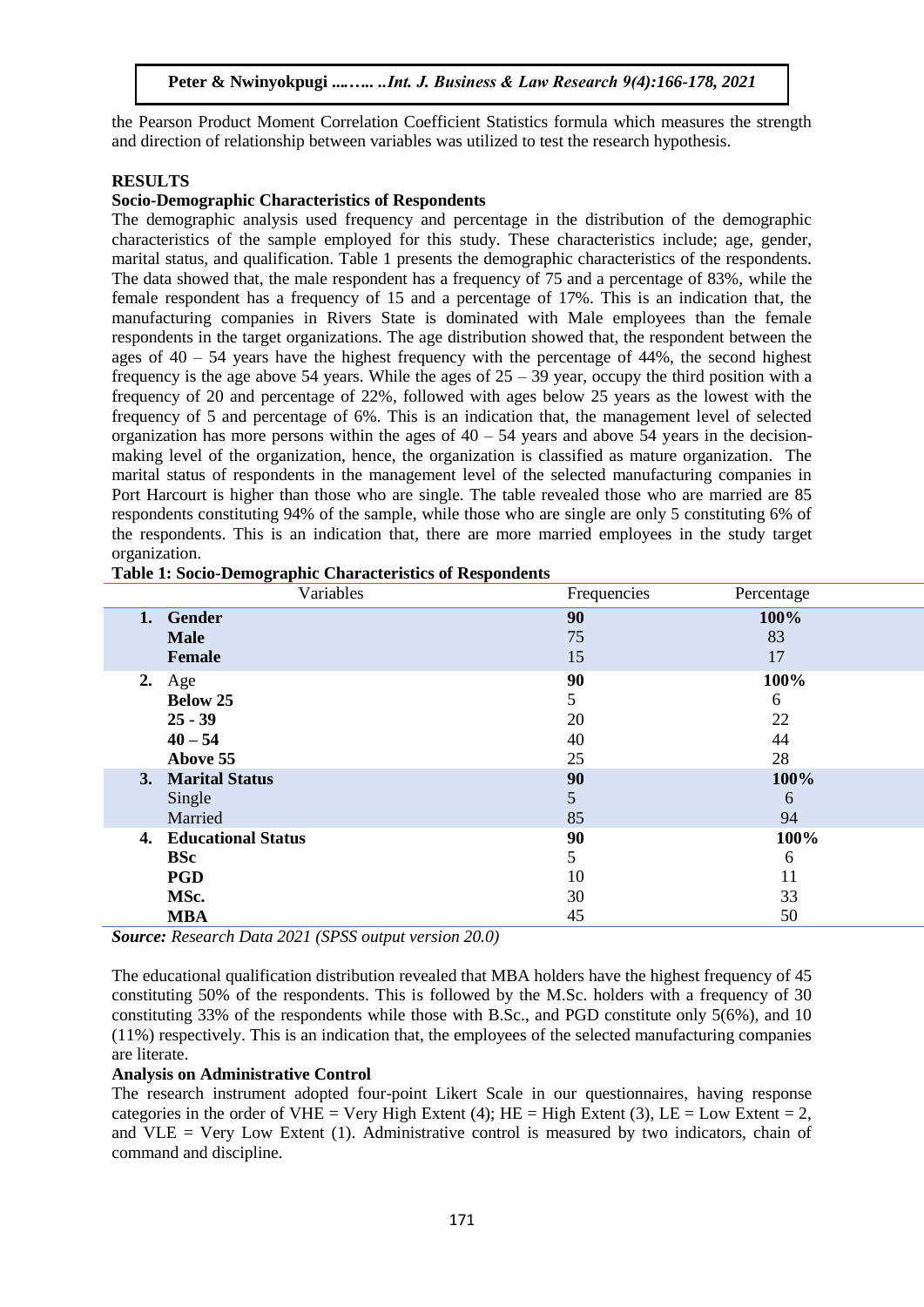Table 2 illustrates the response rate and descriptive statistics for chain of command. From the analysis of the responses, all the three items carry a high mean score  $(x>2.5)$  which serve as base for moderate agreement levels. Where  $x > 2.5$  represents a substantial agreement level while  $x < 2.5$  represents poor or inadequate agreement levels.

| Table 2 Showing Descriptive statistics for Chain of Command |                                                                                                             |     |     |     |            |      |           |
|-------------------------------------------------------------|-------------------------------------------------------------------------------------------------------------|-----|-----|-----|------------|------|-----------|
| S/N <sub>0</sub>                                            | <b>Chain of Command</b>                                                                                     | VHE | HE  | LE. | <b>VLE</b> | Mean | <b>SD</b> |
|                                                             |                                                                                                             | (4) | (3) | (2) | (1)        |      |           |
|                                                             | To what extent does your employees 67<br>usually follow order base on the<br>organization chain of command. |     | 18  | 3   |            | 4.66 | .991      |
| 2.                                                          | To what extent does your company 45<br>chain of command enhance task<br>accomplishment?                     |     | 25  | 15  | - 3        | 4.2  | .559      |
| 3.                                                          | To what extent does reporting to your 68<br>superior increase product quality?                              |     | 15  | 5   | -2         | 4.65 | .2068     |

# **Table 2 Showing Descriptive statistics for Chain of Command**

*Source: Research Data 2021 (SPSS output version 20.0)*

Table 3 Illustrate the response rate and descriptive statistics for discipline. From the analysis of the responses, all the three items carry a high mean score (x>2.5) which serve as base for moderate agreement levels. Where  $x > 2.5$  represents a substantial agreement level while  $x < 2.5$  represents poor or inadequate agreement levels. With this in view, the response rates of the three items are high. **Table 3: Showing Descriptive Statistics for Discipline** 

| S/No | Table 5. Showing Descriptive Statistics for Discipline<br><b>Discipline</b> | VHE      | HE  |     | LE VLE         | <b>Mean</b> | <b>SD</b> |
|------|-----------------------------------------------------------------------------|----------|-----|-----|----------------|-------------|-----------|
|      |                                                                             | $\bf(4)$ | (3) | (2) | (1)            |             |           |
|      | To what extent does discipline enhance                                      | 72       | 10  | 5 3 |                | 4.67        | .1138     |
|      | your company product quality?                                               |          |     |     |                |             |           |
| 2.   | To what extent does your company 60                                         |          | 25  | 3   | $\overline{2}$ | 4.58        | .8508     |
|      | control cost of production through                                          |          |     |     |                |             |           |
|      | discipline<br>enhance<br>task                                               |          |     |     |                |             |           |
|      | accomplishment?                                                             |          |     |     |                |             |           |
| 3.   | To what extent does your company 69 15                                      |          |     | 6   | $\bigcirc$     | 4.7         | .0457     |
|      | maintain product quality<br>through                                         |          |     |     |                |             |           |
|      | employee discipline?                                                        |          |     |     |                |             |           |

*Source: Research Data 2021 (SPSS output version 20.0)*

# **Analysis on Employee Efficiency**

Employee efficiency is measured by task accomplishment and product quality. Table 4 illustrate the response rate and descriptive statistics for task accomplishment. From the analysis of the responses, all two items carry a high mean score  $(x>2.5)$  which serve as base for moderate agreement levels. Where x>2.5 represents a substantial agreement level while x<2.5 represents poor or inadequate agreement levels. With this in view, the response rates of the three items are high.

#### **Table 4: Showing Descriptive Statistics for Task Accomplishment**

| S/N <sub>0</sub> | $2.50048$ is $0.440$ if $2.44$ $\leq$ $0.9444$ $\leq$ $0.95340$ $\leq$ $0.440$ $\leq$ $0.440$ $\leq$ $0.440$ $\leq$ $0.440$<br><b>Customers' satisfaction</b> | VHE | <b>HE</b> | LE        | <b>VLE</b>       | Mean SD |       |
|------------------|---------------------------------------------------------------------------------------------------------------------------------------------------------------|-----|-----------|-----------|------------------|---------|-------|
|                  |                                                                                                                                                               |     |           |           |                  |         |       |
|                  |                                                                                                                                                               | (4) | (3)       | (2)       | (1)              |         |       |
|                  | Does the chain of command in your 63 19<br>organization enhance<br>task<br>accomplishment?                                                                    |     |           | 8         | $\left( \right)$ | 4.61    | .5541 |
| 2.               | Does your organizational discipline 67 15<br>and accountability enhance task<br>accomplishment?                                                               |     |           | $6\qquad$ |                  | 4.61    | .0359 |

*Source: Research Data 2021 (SPSS output version 20.0)*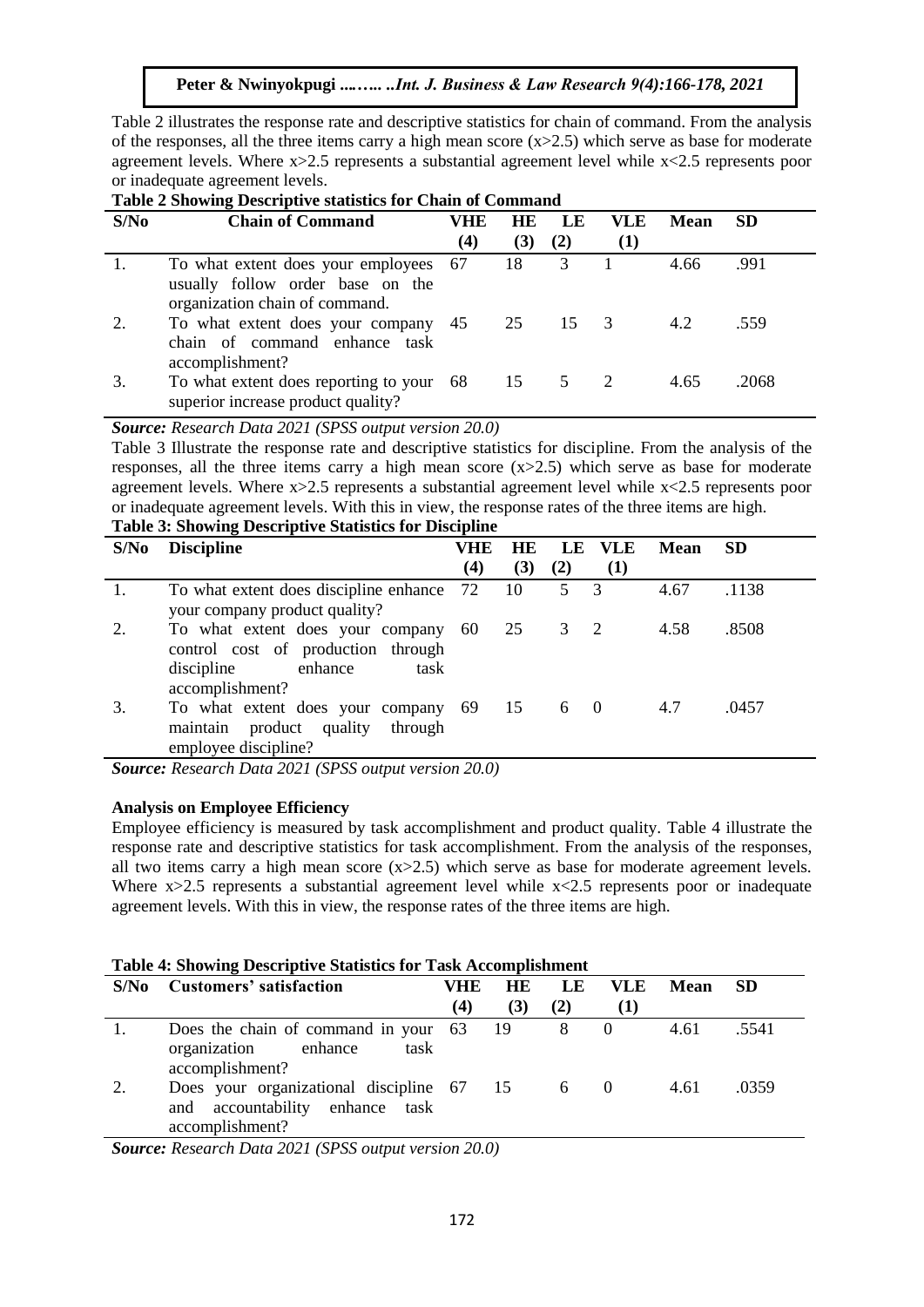Table 5 illustrate the response rate and descriptive statistics for Product Quality. From the analysis of the responses, all the three items carry a high mean score  $(x>2.5)$  which serve as base for moderate agreement levels. Where  $x > 2.5$  represents a substantial agreement level while  $x < 2.5$  represents poor or inadequate agreement levels. The response rates of the three items are high. **Table 5: Showing Descriptive Statistics for Product Quality** 

| S/No | $\epsilon$ , ono $\eta$ and $\epsilon$ over repeat to obtain the representation<br><b>Cost Reduction</b>                          | VHE<br>(4) | <b>HE</b><br>(3) | LE<br>(2)      | <b>VLE</b><br>(1) | Mean | <b>SD</b> |
|------|-----------------------------------------------------------------------------------------------------------------------------------|------------|------------------|----------------|-------------------|------|-----------|
| 1.   | To<br>what<br>does<br>extent<br>your<br>organizational disciplinary<br>process<br>enable product quality?                         | 70         | 15               | 3              | 2                 | 4.7  | .5254     |
| 2.   | To want extent does your organization 75 15<br>chain of command enhances product<br>quality?                                      |            |                  | $\overline{0}$ | $\theta$          | 4.83 | .0860     |
| 3.   | To what extent does your organization 57<br>ensure product quality is achieved<br>administrative<br>through<br>the<br>instrument? |            | 10               | 20             | 3                 | 4.26 | .5857     |

*Source: Research Data 2021 (SPSS output version 20.0)*

### **Analysis on Organization Culture**

Organization culture which was the moderating variable was equally analyzed. Table 6 illustrate the response rate and descriptive statistics for organizational culture. From the analysis of the responses, all the three items carry a high mean score  $(x>2.5)$  which serve as base for moderate agreement levels. Where  $x>2.5$  represents a substantial agreement level while  $x<2.5$  represents poor or inadequate agreement levels. With this in view, the response rates of the three items are high.

| S/No | <b>Organizational Culture</b>                                                                                                      |     | <b>HE</b> | LE             | VLE      | <b>Mean</b> | <b>SD</b> |
|------|------------------------------------------------------------------------------------------------------------------------------------|-----|-----------|----------------|----------|-------------|-----------|
|      |                                                                                                                                    | (4) | (3)       | (2)            | (1)      |             |           |
|      | To<br>does<br>what<br>extent<br>your<br>organizational culture, enhances task<br>accomplishment?                                   | 71  | 12        | 5              | 2        | 3.69        | .6036     |
|      | To what extent does organizational                                                                                                 |     |           |                |          |             |           |
| 2.   | change culture enhance product 85 5<br>quality?                                                                                    |     |           | $\overline{0}$ | $\Omega$ | 3.94        | .7332     |
| 3.   | To what extent does organizational 67 18<br>the behaviour of<br>shape<br>culture<br>employee<br>towards<br>employee<br>efficiency? |     |           | 2              | 3        | 3.65        | .5559     |

#### **Table 6: Showing Descriptive Statistics for Organizational Culture**

*Source: Research Data 2021 (SPSS output version 20.0)*

#### **Test of Hypothesis**

This section presents the test of research hypotheses. We had proposed three research hypotheses to seek explanation to the relationship between administrative control and employee efficiency. The Pearson Product Moment Correlation Coefficient formula was calculated using the Statistical Package for Social Science (SPSS) version 20 to establish the relationship among the empirical referents of the predictor variable and the measures of the criterion variable. Correlation coefficients can range from -1.00 to +1.00. The value of - 1.00 represents a perfect negative correlation while +1.00 represents a perfect positive correlation. A value 0.00 represents a lack of correlation. In testing hypothesis  $1 - 3$ , the following rules were upheld in accepting or rejecting the null hypotheses. All the coefficient values that indicate levels of significance (\* or \*\*) as calculated using SPSS were accepted and therefore, our null hypotheses rejected; when no significance is indicated in the coefficient (r) value, we accept our null hypotheses. Our confidence interval was set at the 0.05 (two tailed) level of significance to test the statistical significance of the data in this study.

#### **Hypothesis 1**

Ho1: There is no significant relationship between chain of command and employee efficiency of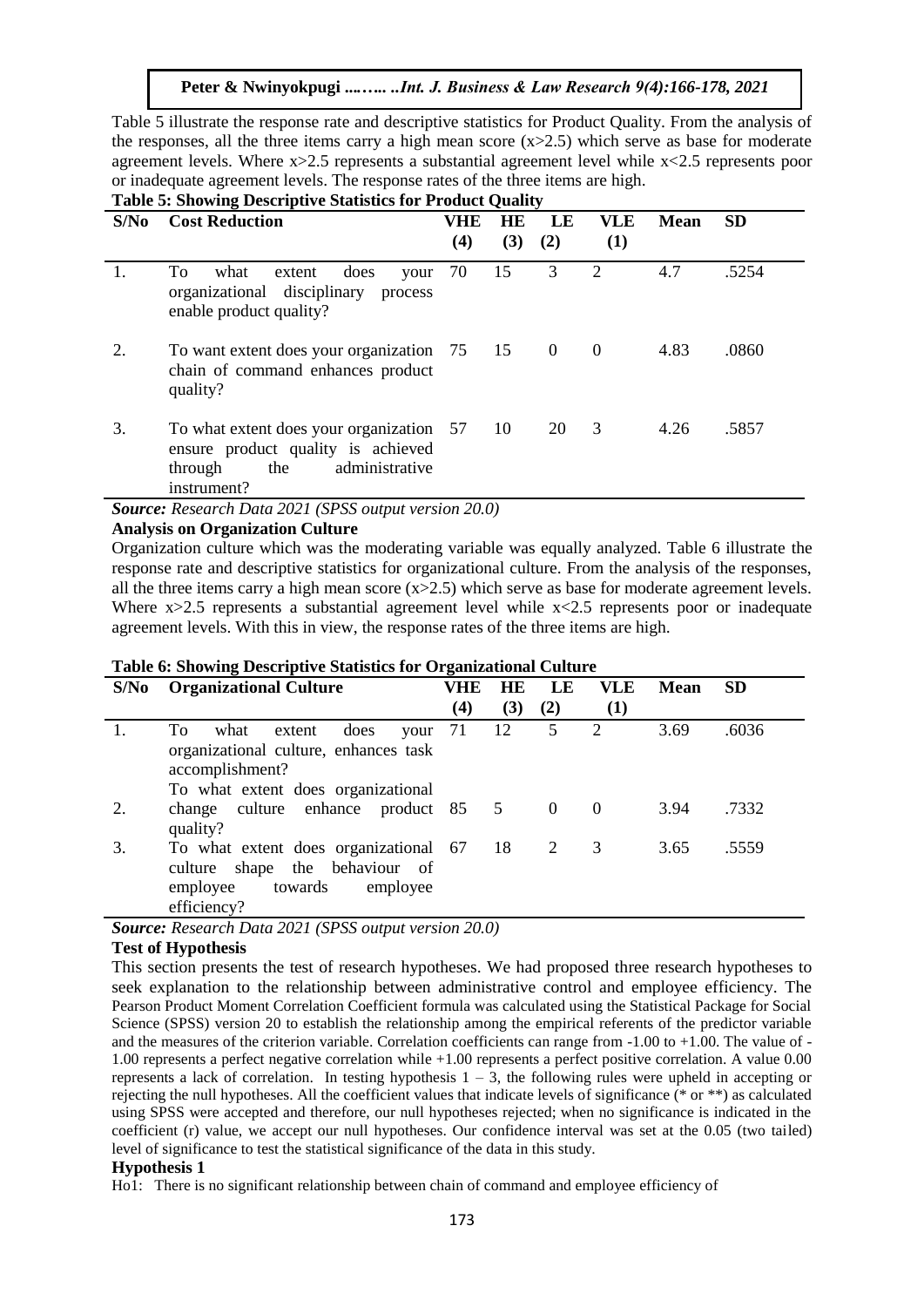manufacturing firms in Rivers State, Nigeria.

HA1: There is a significant relationship between chain of command and employee efficiency of manufacturing firms in Rivers State, Nigeria.

| Table 7. Correlation Matrix for Chain of Command and Employee Efficiency |  |
|--------------------------------------------------------------------------|--|
|--------------------------------------------------------------------------|--|

|                        |                        | Chain of Command | Task Accomplishment | <b>Product Quality</b> |
|------------------------|------------------------|------------------|---------------------|------------------------|
| Chain of               | Pearson<br>Correlation |                  | $.951**$            | $.902**$               |
| command                | $Sig. (2-tailed)$      |                  | .000                | .000                   |
|                        | N                      | 90               | 90                  | 90                     |
| Task                   | Pearson<br>Correlation | $.951**$         |                     | $.971**$               |
| Accomplish-<br>ment    | $Sig. (2-tailed)$      | .000             |                     | .000                   |
|                        | N                      | 90               | 90                  | 90                     |
| <b>Product Quality</b> | Pearson<br>Correlation | $.902**$         | $.971**$            |                        |
|                        | Sig. (2-tailed)        | .000             | .000                |                        |
|                        | N                      | 90               | 90                  | 90                     |

\*\*. Correlation is significant at the 0.01 level (2-tailed).

#### **Source**: Field Data, 2021

Table 7 shows the correlation of hypotheses one, the result firstly showed a significant correlation at  $r = .951^{**}$ where P-value = .000 (P<0.001) between chain of command and task accomplishment. This implies a strong and significant relationship between both variables at 95% level of confidence. Secondly, a significant correlation at  $r = .902^{**}$  where P-value = .000 (P<0.001) was also reported between chain of command and product quality. This implies a strong and significant relationship between both chain of command and employee efficiency at 95% level of confidence. We therefore reject the null hypothesis (Ho1), and upheld the alternate hypothesis  $(H<sub>A</sub>1)$  which stats that there is a significance relationship between chain of command and employee efficiency in manufacturing firms in Rivers State, Nigeria.

#### **Hypothesis 2**

Ho2: There is no significant relationship between discipline and employee efficiency of

- manufacturing firms in Rivers State, Nigeria.
- H<sub>A</sub>2: There is a significant relationship between discipline and employee efficiency of manufacturing firms in Rivers State, Nigeria.

Table 8 shows the correlation of hypotheses two, the result firstly showed a significant correlation at  $r = .984^{**}$ where P-value = .000 ( $P<0.001$ ) between discipline and task accomplishment. This implies a strong and significant relationship between both variables at 95% level of confidence. Secondly, a significant correlation at  $r = .957^{**}$  where P-value = .000 (P<0.001) was also reported between discipline and product quality. This implies a strong and significant relationship between both discipline and employee efficiency at 95% level of confidence. We therefore reject the null hypothesis (Ho2), and upheld the alternate hypothesis (H<sub>A</sub>2) which states that there is a significance relationship between discipline and employee efficiency in the manufacturing firms in Rivers State, Nigeria.

#### **Table 8. Correlation Matrix for Discipline and Employee Efficiency**

|                        |                        | Discipline | Task Accomplishment | <b>Product Quality</b> |
|------------------------|------------------------|------------|---------------------|------------------------|
|                        | Pearson<br>Correlation | -1         | $.984**$            | .957**                 |
| Discipline             | $Sig. (2-tailed)$      |            | .000                | .000                   |
|                        | N                      | 90         | 90                  | 90                     |
| Task                   | Pearson<br>Correlation | .984**     |                     | $.971**$               |
| Accomplish-<br>ment    | Sig. (2-tailed)        | .000       |                     | .000                   |
|                        | N                      | 90         | 90                  | 90                     |
| <b>Product Quality</b> | Pearson<br>Correlation | .957**     | $.971**$            |                        |
|                        | Sig. (2-tailed)        | .000       | .000                |                        |
|                        | N                      | 90         | 90                  | 90                     |

\*\*. Correlation is significant at the 0.01 level (2-tailed).

**Source:** Field Data, 2021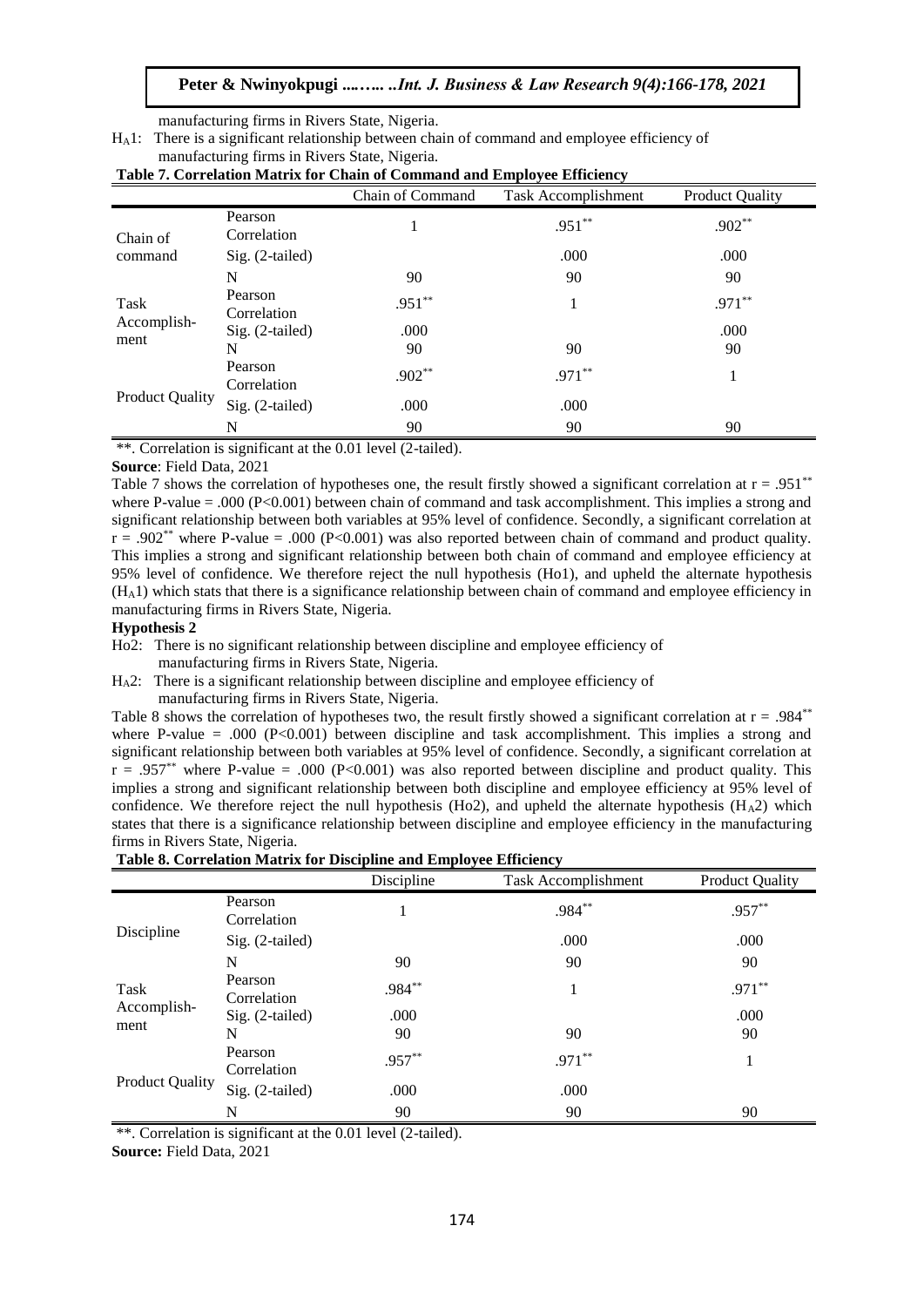#### **Hypothesis 3**

Ho3: Organizational culture does not significantly moderate the relationship between administrative control and employee efficiency of manufacturing firms in Rivers State, Nigeria

HA3: Organizational culture significantly moderate the relationship between administrative control and employee efficiency of manufacturing firms in Rivers State, Nigeria

In table 9 the zero-order partial correlation between Administrative control and Employee Efficiency shows the correlation coefficient where organizational culture is moderating the relationship; and this is, indeed, both very high (0.901) and statistically significant (p-value  $(=0.000) < 0.05$ ). The partial correlation controlling for organizational culture however is (0.768) and statistically significant (pvalue ( $= 0.000$ )  $< 0.05$ .).

The observed positive "relationship" between Administrative Control and Employee Efficiency is due to underlying relationships between each of those variables and organizational culture.

| <b>Control Variables</b> |                           | Administrative              | Employee | Organizational |                |
|--------------------------|---------------------------|-----------------------------|----------|----------------|----------------|
|                          |                           |                             | Control  | Efficiency     | Culture        |
|                          |                           | Correlation                 | 1.000    | .951           | .901           |
|                          | Administrative<br>Control | Significance (2-<br>tailed) |          | .000           | .000           |
|                          |                           | Df                          | $\Omega$ | 88             | 88             |
|                          |                           | Correlation                 | .951     | 1.000          | .977           |
| $-none-a$                | Employee<br>Efficiency    | Significance (2-<br>tailed) | .000     |                | .000           |
|                          |                           | Df                          | 88       | $\Omega$       | 88             |
|                          |                           | Correlation                 | .901     | .977           | 1.000          |
|                          | Organizational<br>Culture | Significance (2-<br>tailed) | .000     | .000           |                |
|                          |                           | Df                          | 88       | 88             | $\overline{0}$ |
|                          |                           | Correlation                 | 1.000    | .768           |                |
|                          | Administrative<br>Control | Significance (2-<br>tailed) |          | .000           |                |
| Organiz<br>ational       |                           | df                          | $\Omega$ | 87             |                |
| Culture                  |                           | Correlation                 | .768     | 1.000          |                |
|                          | Employee<br>Efficiency    | Significance (2-<br>tailed) | .000     |                |                |
|                          |                           | df                          | 87       | 0              |                |

**Table 9. Showing Partial Correlation of the moderating effect of organizational culture between administrative control and employee efficiency**

a. Cells contain zero-order (Pearson) correlations.

**Source:** Field Data, 2021

Looking at the zero correlation, we find that both Administrative Control and Employee Efficiency are highly positively correlated with organizational culture, the control variable. Removing the effect of this control variable reduces the correlation between the other two variables to be 0.768 and it is significant at  $\alpha = 0.05$ , therefore we reject the null hypothesis and conclude that Organizational culture significantly moderates the relationship between Administrative Control and Employee Efficiency in the manufacturing firms in Rivers State, Nigeria.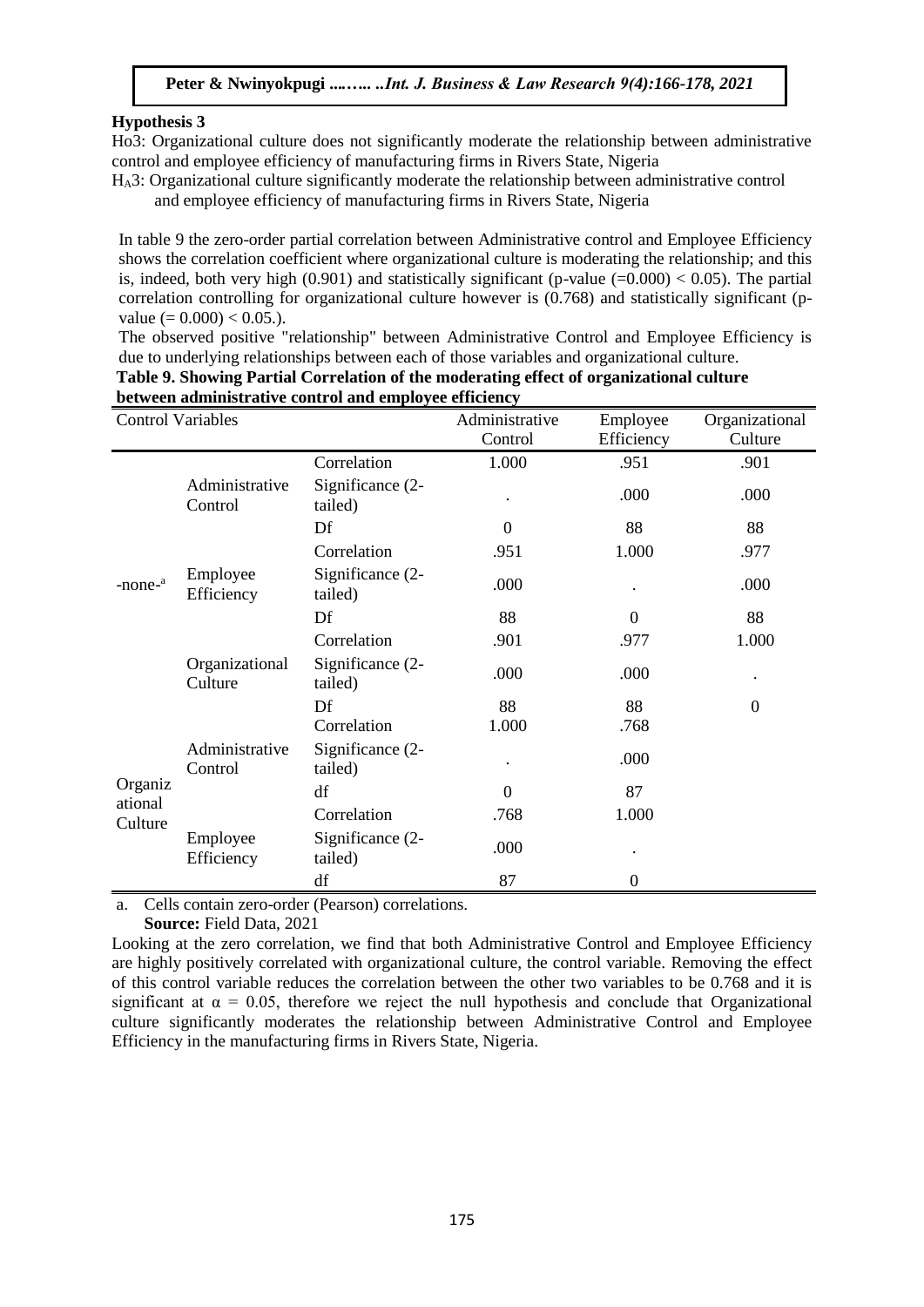**Peter & Nwinyokpugi ...***.….. ..Int. J. Business & Law Research 9(4):166-178, 2021*

| <b>Table 10: Decision Summary</b>                                                                                                                                                                                        |                                                                      |                                                                                                                                                                                    |                                  |
|--------------------------------------------------------------------------------------------------------------------------------------------------------------------------------------------------------------------------|----------------------------------------------------------------------|------------------------------------------------------------------------------------------------------------------------------------------------------------------------------------|----------------------------------|
| Hypotheses                                                                                                                                                                                                               | Decision                                                             | <b>Basis for Decision</b>                                                                                                                                                          | Remark                           |
| There is no significant<br>$H_{01}$<br>chain of<br>relationship<br>between<br>command<br>employee<br>and<br>efficiency of manufacturing firms<br>in Rivers State, Nigeria.                                               | The null hypothesis<br>was rejected; alternate<br>hypothesis upheld. | Relationship<br>was<br>significant based<br>on<br>(task accomplishment<br>$r=0.951$ ; $p=$<br>0.000<br>$< 0.05$ )<br>(product<br>quality<br>$r=0.902$ ; $p=$<br>0.000<br>$<0.05$ ) | Correlation<br>was high.         |
| $H_{02}$<br>There is no significant<br>relationship between discipline<br>and employee efficiency in the<br>manufacturing companies in Port<br>Harcourt, Rivers State, Nigeria.                                          | The null hypothesis<br>was rejected; alternate<br>hypothesis upheld. | Relationship<br>was<br>significant based on<br>(task accomplishment<br>$r=0.984$ ; $p=$<br>0.000<br>$<0.05$ )<br>(product)<br>quality<br>$r=0.957$ ; p=<br>0.000<br>$<0.05$ )      | Correlation<br>was high.         |
| $H03$ : Organizational culture does<br>not significantly moderate the<br>relationship<br>between<br>administrative<br>control<br>and<br>efficiency<br>employee<br>of<br>manufacturing firms in Rivers<br>State, Nigeria. | The null hypothesis<br>was rejected; alternate<br>hypothesis upheld. | Moderation was<br>considered significant<br>based on a comparison<br>of associations before<br>and after the control<br>for moderating effect<br>$(r_1 > r_2)$                     | Moderation<br>was<br>significant |

#### **DISCUSSION OF FINDINGS**

This study tested the relationship between the predictor variable (administrative control) and the criterion variable (employee efficiency). Firstly, the study revealed that there is a strong positive relationship between chain of command and measure of employee efficiency i.e., task accomplishment and product quality which are significant at  $r=0.951$ ;  $p=0.000$  <0.05., and  $r=0.902$ ;  $p= 0.000$  <0.05., both at 95% confidence interval leading to the rejection of the null hypothesis 1.

Secondly, the findings showed that there is a strong positive relationship between discipline and measures of employee efficiency i.e., task accomplishment and product quality which are significant at r=0.984; p= 0.000 <0.05, and r=0.957; p= 0.000 <0.05., both at 95% confidence interval leading to the rejection of the null hypothesis 2. This study findings support the empirical findings of Nwinyokpugi and Robbinson (2019) who conducted a study on discipline management strategies and compliance success of civil servants from selected ministries in Rivers State. The study revealed a significant relationship between discipline management strategies and compliance success in civil service sector in Rivers State.

Lastly, hypothesis 3 showed that, there is a strong positive moderating effect between administrative control and employee efficiency of which the significant is based on  $r=0.901$ ;  $p=0.000 < 0.05$ ., at 95% confidence interval. Looking at the zero-order correlation, we find that both administrative control and employee efficiency are highly positively correlated with organizational culture, the control variable. Removing the effect of this control variable reduces the correlation between the other two variables to be 0.768 and it is significant at  $\alpha = 0.05$ , therefore the null hypothesis was rejected. This finding supports the study conducted by Lee and Kim, (2017) who examined the moderating influence of organizational culture on the corporate social responsibility (CSR) and firm's performance in Korea. The results from the study suggests that, some organizational cultures moderate the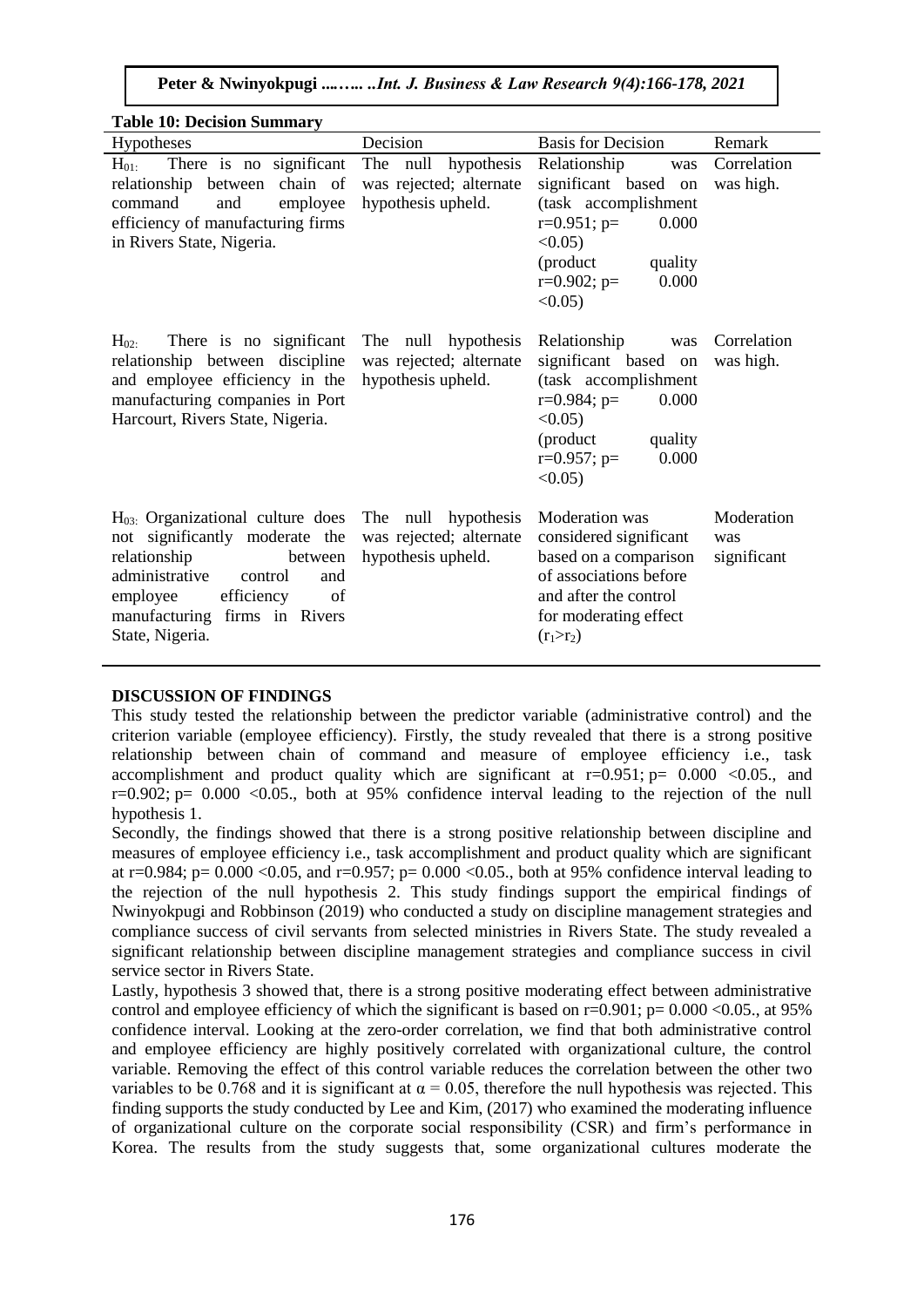relationship between CSR & outcomes, and that organizational culture play an important role in enhancing a positive relationship between CSR and firm's performances.

#### **CONCLUSION**

The study examined the relationship between administrative control and employee efficiency amongst manufacturing firms in Rivers state, Nigeria. The study has shown that administrative control by means of chain of command and discipline has potentials to significantly improve employee efficiency as evident in task accomplishment and product quality. Administrative control hence should be of great concern to senior management in the contemporary institutions, as it is directly related to the human elements and its great contribution to the achievement of the organizational objectives. The study hence concludes that the existence of the administrative control contributes greatly to improving the performance of workers within an organization.

#### **RECOMMENDATIONS**

Based on the findings of the study the following recommendations are therefore put forward:

- 1) Management of organization should ensure the chain of command of their organizations are carefully follow when discharging administrative process, as it is seen to have significant relationship with task accomplishment and product quality.
- 2) Management should ensure discipline is instilled in all employees as it is seen that discipline correlate significantly with task accomplishment and product quality. This is because when discipline is absent in organization, resources suffer and the standard of production are compromised leading to ineffective customers satisfaction and increases the cost of production which negate the core principle of administration of achieving more with less cost.
- 3) Organizational culture also showed strong moderating effect between administrative control and employee efficiency. And removing this controlling variable reduced the effect of this relationship. This is an indication that the culture of the organization plays significant role in the efficiency of the employees.

#### **REFERENCES**

- Ajumogobia, O. (2007). The challenges of leadership in Nigeria. An address at the Stern  $\&$  Kay Seminar on leadership in Nigeria June 2007.
- Atwater, L. E., Waldman, D.A., Carey, J.A., & Cartier, P. (2001). Recipient and observer reactions to discipline: Are managers experiencing wishful thinking? *Journal of Organizational Behaviour. 22*(3), 249 – 259.
- Bahi, L. (2013). Mechanisms of administrative control over commercial Transactions in Algeria. *Al Nadwa Magazine for Legal Studies. 2*(1), 193-206.
- Bloom, S. (2013). *Methods of control and its role in evaluating the performance of the economic institution in Algeria, A field study in the engine corporation"*. Unpublished Master thesis. University of Mentori Constantine, Algeria,.
- De Schrijver, A., Delbeke, K, Maesschalck, J., & Pleysier, S., (2010). Fairness, perceptions and organizational misbehaviour. *The American Review of Public Administration 3*(1), 230-249.
- Fandom, R. (2017). *Employee characteristic: Employee efficiency*. Retrieved July 3, 2021, from [http://psychology.wikia.com/wiki/Employee\\_efficiency](http://psychology.wikia.com/wiki/Employee_efficiency)
- Ganahreh, E. A., Bello, B., & Abdullah, M. F**.** (2018). The impact of administrative control on employees' performance: Evidence from industrial companies in Jordan. *International Journal of Accounting, Finance and Business (IJAFB), 3*(10), 52 - 66.
- Jegadeesan, G. (2008). Employee discipline: Concepts and issues. *Human resource Management series, 6*(2) 155 – 161*.*
- Noordzij, L. (2013). Knowledge: What is employee efficiency? Retrieved June 3, 2021, from <https://www.effectory.com/knowledge/themes/what-is-employeeefficiency>
- Nwinyokpugi, P.N., & Robbinso, R.E (2019). Discipline Management Strategies and Compliance Success in Rivers State Civil Service. *American Journal of Humanities and Social Sciences Research, 3* (1), 104 – 116.